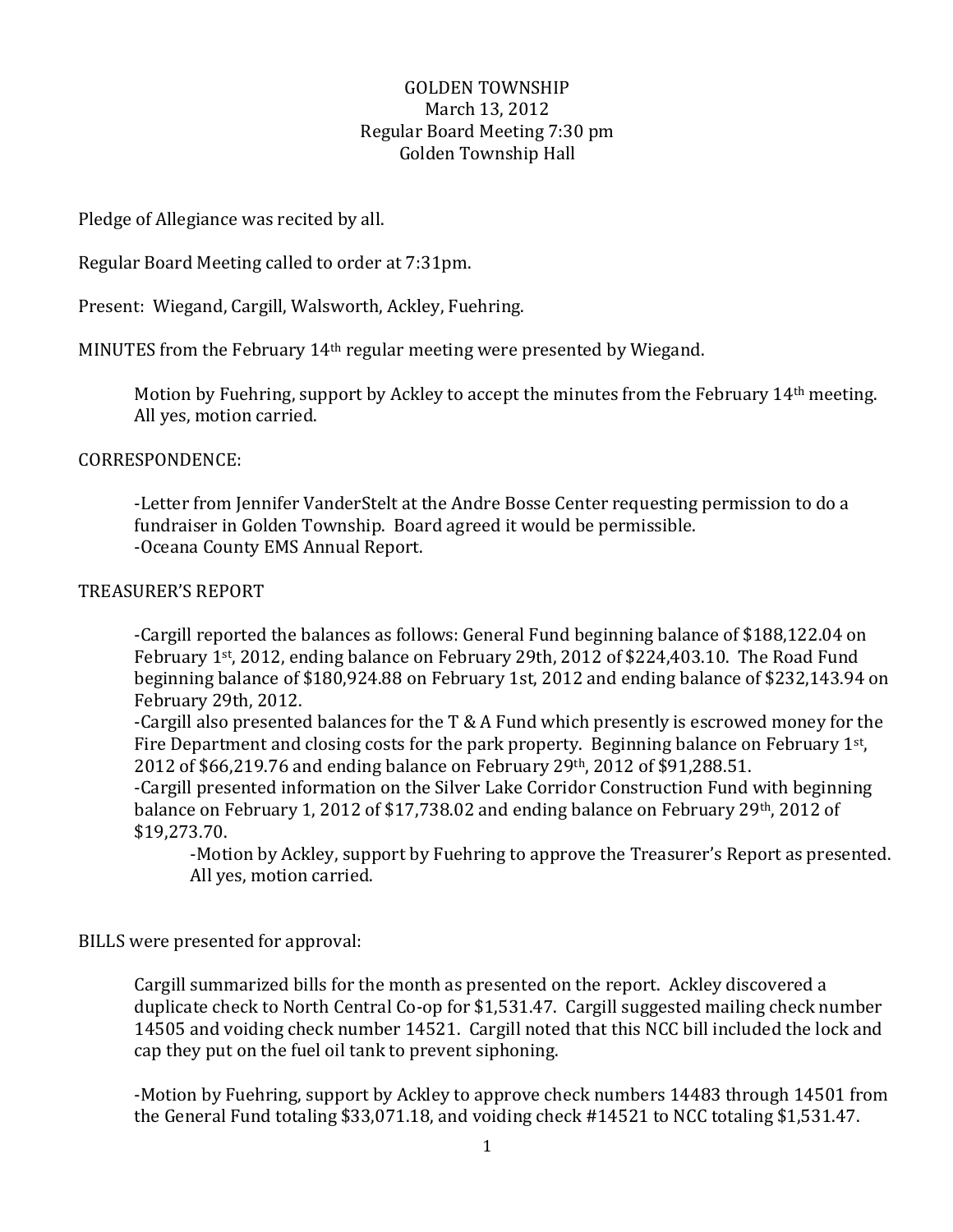Roll call vote Fuehring-yes, Wiegand-yes, Ackley-yes, Walsworth-yes, Cargill-yes. Motion carried.

### OPEN PUBLIC HEARING – 7:42pm

1. Discussion regarding the budget for 2012-2013.

-Cargill noted that there is now enough for the requested money in the Road Patrol section for the ORV Grant, if approved.

-Walsworth noted that the Parks and Recreation section is unusually large because the closing for the park property at Silver Lake has not been completed.

-Cargill noted there is money in the Road fund for repairing the Lake Road.

-Cemetery fund may be adjusted later depending on who ends up doing the work for the township.

-No public input.

CLOSE PUBLIC HEARING – 7:48pm

### ZONING REPORT:

-Assisted with writing a letter to Val Du regarding their plans for the summer.

-Working with a subcommittee from the PC to amend the Zoning Ordinance.

-May be ready for a Public Hearing for the Master Plan in April and hope to bring it to the board in May.

-March PC meeting will be moved to April 3rd. Also plan to have the regular meeting at the end of April.

-PC met this month regarding a Major Modification at Timberlake where they are adding 15 campsites and a new bath house. The Planning Commission voted 7-2 to approve the plan.

-Letter from Dr. Roseman with his concerns was read by Cargill.

-Whelpley responded that the footprint for the PUD is not changing, therefore the zoning is not affected. The keyhole is not part of the PUD and therefore is irrelevant.

-Residents near the campground have requested the PUD include campground rules, and this is not possible, as there is no one to enforce every campground rule.

-Don, Timberlake owner, stated he has no plans to sell the park. He and Ron Loncore will be the sole owners soon. Also, there are no fireworks allowed in the park.

-Jeanne Henks noted there are still concerns regarding the golf carts crossing the busy road. Don noted that the park has guidelines for who is able to drive the carts and children under 13 are not permitted drivers. Another resident noted that if there is a crash with a golf cart and a vehicle on the road, the driver of the golf cart (ORV) is always at fault.

-Motion by Ackley, support by Fuehring to approve the Major Modification at Timberlake as presented. All yes, motion carried.

-Whelpley presented his response to the Hazard Mitigation Survey. He added his concerns with septic systems located within 500' of lakes, streams, rivers and wetlands. The board agreed with his recommendation and Jake will send it on.

# ASSESSOR'S REPORT

-As presented.

# OLD BUSINESS

1. Cemetery Maintenance/Sexton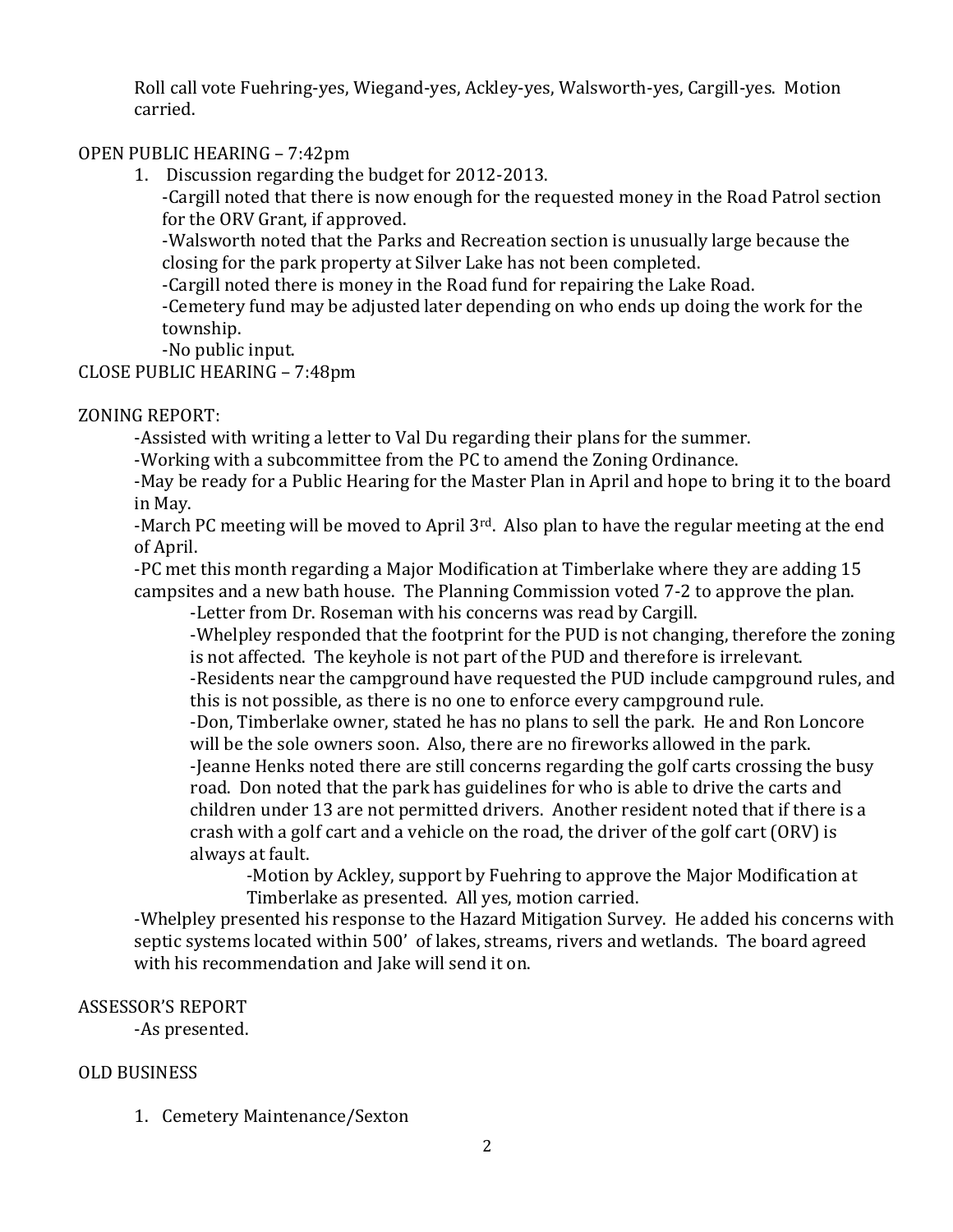-Board gave permission to Wiegand to advertise for a sexton's position and a lawn care position.

### 2. ORV Grant

-Motion by Ackley, support by Cargill to supplement the ORV Grant, up to \$12,000 from the General fund, to ensure there is an extra Deputy Sheriff patrolling Golden Township for the busy summer months. Roll Call Vote: Cargill-yes, Fuehring-yes, Wiegand-yes, Ackley-yes, Walsworth-yes. Motion carried.

#### NEW BUSINESS

1. Clean Up Day Date

-After discussion, the board decided to schedule the Clean-Up Day for Saturday May 12<sup>th</sup> this year.

2. Approval of 2012-2013 Budget

-Board discussed the budget that was presented by Cargill.

-Wiegand questioned the accountability of mileage for the employees.

-Motion by Cargill support by Fuehring to approve the 2012-2013 Golden Township Departmental Budget. Ayes-4, Nays-1. Motion carried.

3. Approval of General Appropriations Budget

# **GOLDEN TOWNSHIP GENERAL APPROPRIATIONS ACT**

Golden Township resolves:

SECTION 1. This resolution shall be known as the Golden Township 2011 General Appropriations Act.

SECTION 2. Public Hearing on the Budget – pursuant to MCLA141.412 and .413, notice of a public hearing on the proposed budget was published in a newspaper of general circulation on March 8, 2012 and a public hearing on the proposed budget was held on March 13, 2012.

SECTION 3. The Golden Township Board adopts the 2012-2013 fiscal year budgets for the various funds by department.

SECTION 4. The Golden Township Board shall cause to be levied and collected the general property tax on all real and personal property within the Township upon the current tax roll and allocated mileage of 1.20 mill township operations; and voter authorized millage of 1.975 mills for road maintenance and repair, and .498 mills for fire protection.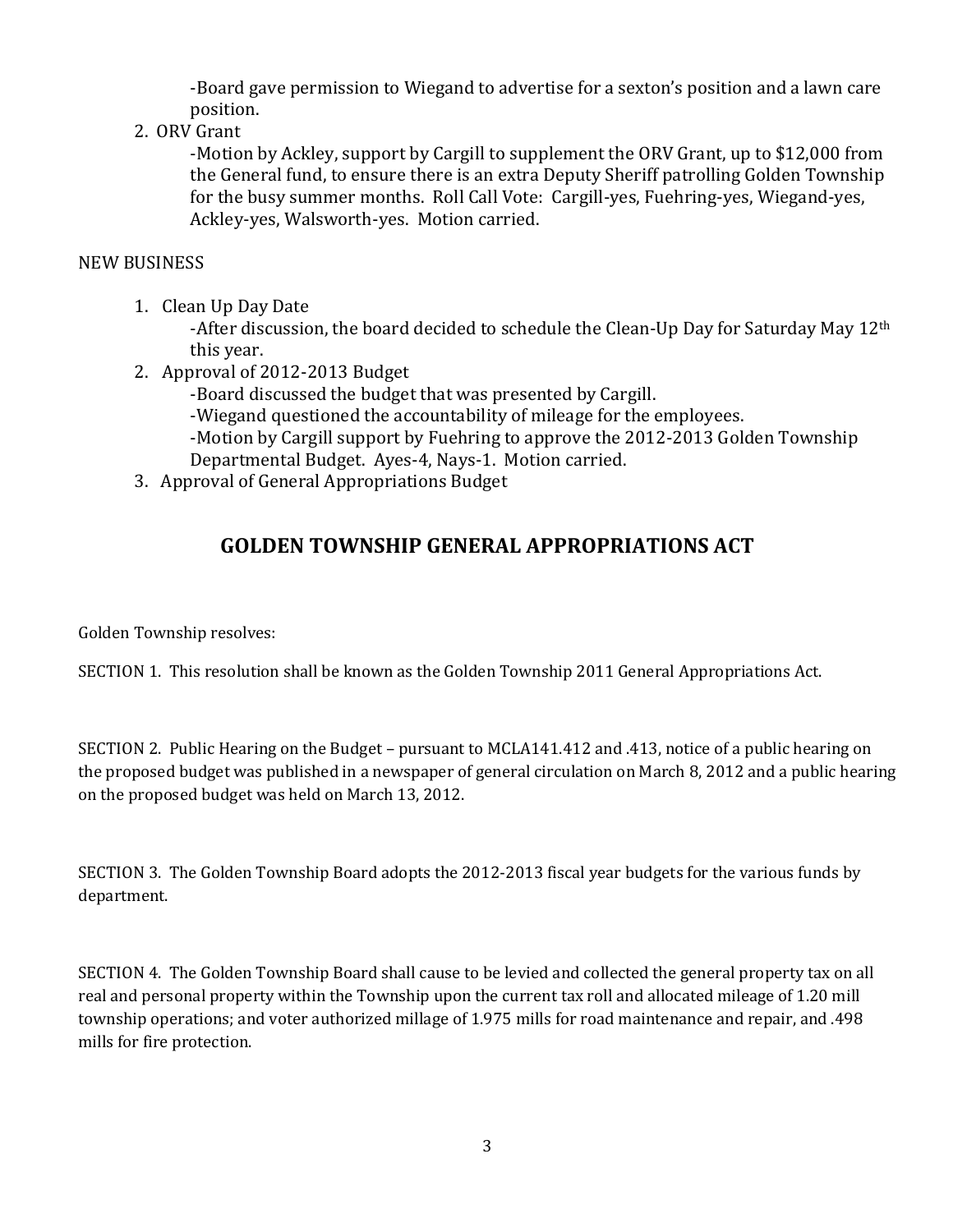SECTION 5. All claims against the Township shall be approved by the Golden Township Board prior to being paid, prepayment will be allowed for Card member Services, Larsons, Great Lakes Energy and Consumers Energy.

SECTION 6. Included in the budget are the following amounts of the salary, hourly and per diem rates for the officials and employees of the Township:

Per Diem – PC and ZBA - \$50 and Chair \$60; Trustees - \$125. Supervisor - \$11633 Assessor - \$40,600. Clerk - \$16,668 Deputy Clerk - \$12.00 per hour Elections - \$11.00 per hour Treasurer - \$21,488 Deputy Treasurer - \$12.50 per hour Zoning - \$22,400 Cemetery - \$11.33 per hour

SECTION 7. Estimated revenues and expenditures for Golden Township for the funds are:

General - \$818,205 revenue \$818,205 expense Road - \$326,510 revenue \$326,510 expense

MOTION made by Fuehring, seconded by Cargill, to adopt the forgoing resolution and General Appropriations Act. Upon roll call vote the following voted:

Ayes: Fuehring, Wiegand, Ackley, Walsworth, Cargill

Nays: None

Absent: None

The Supervisor declared the motion carried and the resolution adopted on the 13th day of March, 2012.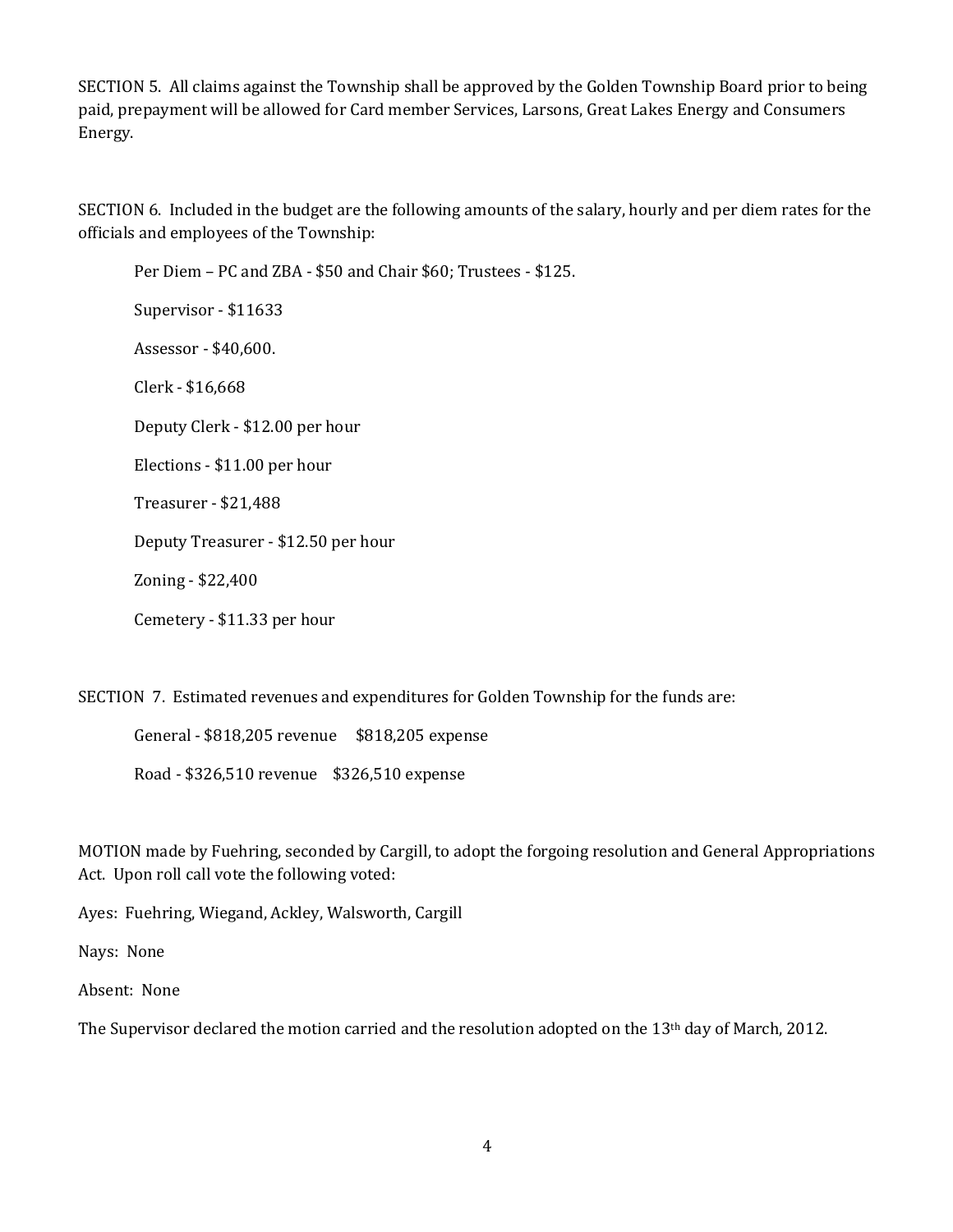Signed: \_\_\_\_\_\_\_\_\_\_\_\_\_\_\_\_\_\_\_\_\_\_\_\_\_\_\_\_\_\_\_\_\_\_Donald Walsworth, Supervisor

4. Update Medical Marijuana Moratorium

--Motion by Fuehring, support by Cargill to adopt the following Resolution: 1. The Township hereby adopts a temporary moratorium on the issuance of permits and all other forms of approval which would permit any land, building or structure to the used for the sale, dispensing or cultivation of medical marijuana, subject to the following terms, conditions and limitations:

a. During the temporary moratorium, no Township officer, employee, agent, contractor, board, agency or commission shall receive, process or review any application for the use of any land, building or structure for the sale, dispensing or cultivation of medical marijuana, or issue a permit, license or other form of approval which would allow any land, building, or structure to be used for the sale, dispensing or cultivation of medical marijuana.

b. The temporary moratorium shall remain in effect until such time as the township Board has adopted and placed into effect amendment of the Township Zoning Ordinance, regulating the use of land, buildings or structures for the sale, dispensing or cultivation of medical marijuana, and providing for any other requirements for such uses, but in no event shall the moratorium remain in effect after March 13, 2013 unless extended by resolution of the Township Board.

c. The moratorium shall apply only to the land use stated in this resolution, that being the sale, dispensing and cultivation of medical marijuana.

-All yes, motion carried.

5. Documents Shredded

-Board discussed shredding bags of election documents and assessors files. Wiegand to schedule in June when election documents are able to be shredded.

# 6. Brining

-Brining contractors were presented by Walsworth.

-After discussion the board decided to stay with White Truck Lines LLC.

-Motion by Ackley, support by Fuehring to contract with White Truck Lines LLC for the 2012 brining season. Roll Call vote: Cargill-yes, Fuehring-yes, Wiegandyes, Ackley-yes, Walsworth-yes. Motion carried.

-Walsworth to review the roads to be brined and contact the county road commission and White Truck Lines.

# PUBLIC INPUT

1. Jeanne Henks stated there was mold in the computer classroom last summer and was wondering if this had anything to do with the septic system. Fuehring didn't believe it did, but he would bring it up as we discuss their lease this spring.